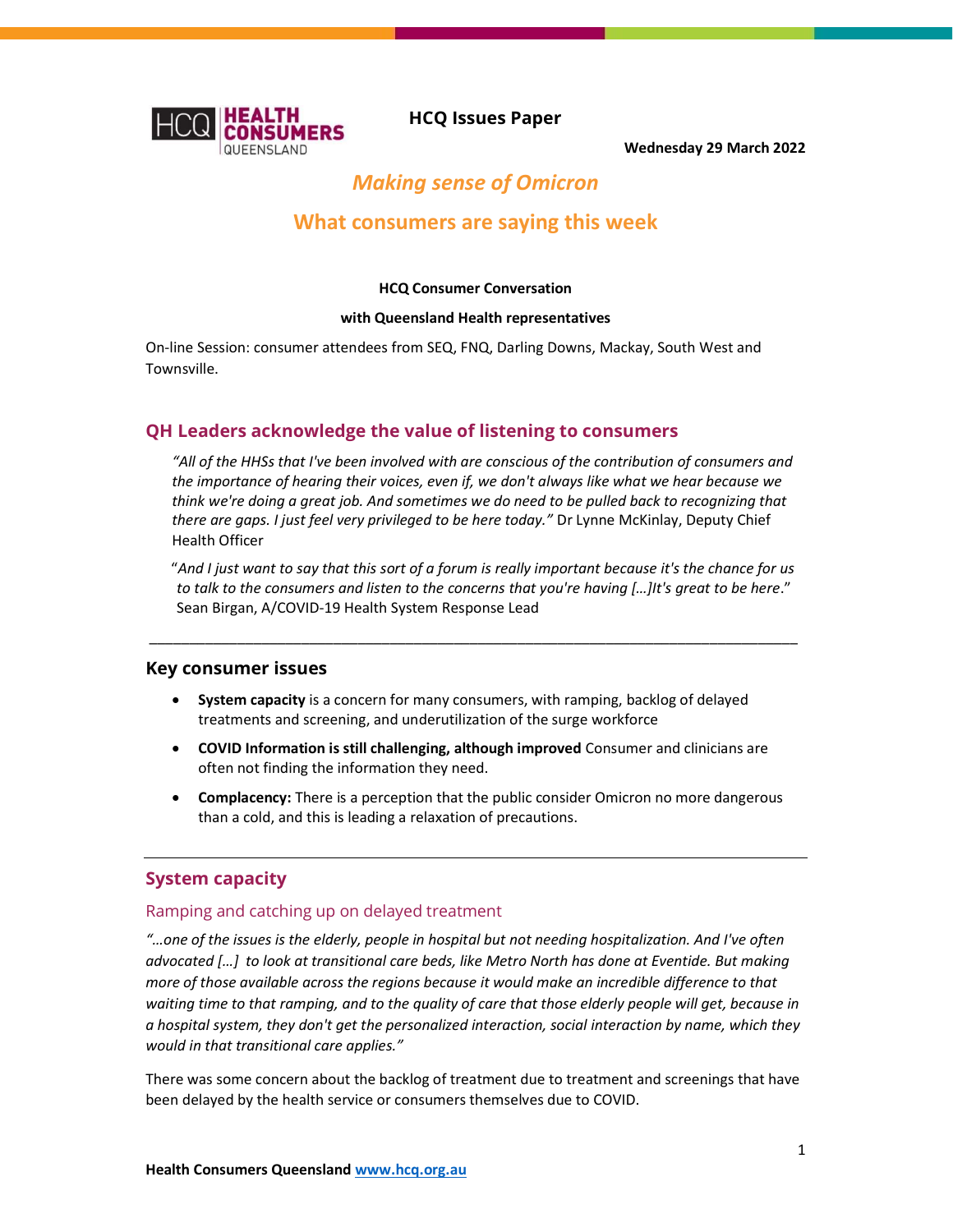"I take it with the recovery plans, there's going to be a lot of catch up. You know, this there has been screening that's been missed, preventative work that's been missed. And I guess the ramping is a real example of that." Consumer

#### Surge workforce not utilised

One consumer asked about the surge workforce of recently retired health professionals and students that was approved by AHPRA in 2020 for COVID-related work. 38 000 people nominated to be available for this workforce yet few to date have been used since large scale contact tracing ceased.

"…these people have been approved for at least another year. Ready, willing and able. I have a friend of mine, who's a GP in in Melbourne, desperate to help out and was literally only called up a few months ago. So I just think it's a wasted resource." Consumer

#### Staff burnt out

Consumers were concerned about health staff being burnt out after working under demanding conditions for so long. The potential for mistakes and a decline in the experience of healthcare for consumers was noted as a safety and quality issue.

#### Actions

- Consideration should be given to the potential of the surge workforce to relieve some of the pressure on the system. This would allow catch-up on the backlog of treatment and screening, alleviate ramping, and reduce the likelihood of a drop in safety and quality.
- Priority given to increasing the number of transitional care beds to make hospital places available to those who need them.

## COVID-19 Information is still challenging, although improved

Some of the information given by Queensland Health was considered to be very good, but difficult to find. A consumer described the information on Queensland Health's What to do if you have COVID page as "extremely helpful" but noted that it took some dedicated hunting to find it. In particular, the consumer had to respond that they had COVID to get to the information they were seeking, even though this was not the case.

Public Health Directions provide critical advice to people in the community. However there is so much information about COVID, and it changes so often, it's difficult for people 'who need to know' to stay informed. Parents need to know if they are able to enter an emergency department with their 16 or 17 year old child.

Additionally, some directives provide crucial information for some people (e.g. hearing impaired people) but unless you need to know this information the wider community don't know it. As one consumer shared: "Masks are a nightmare. Even though Qld Health advises an exemption for people who are communicating with those of us who don't hear well and depend on lip reading - this is not widely known, and hit and miss as to how much we understand when people refuse to briefly drop their mask. Effective communication is a safety factor."

"[There is a] lack of clarity and who should be getting the boosters, etc. I'm immunocompromised and could not find out from my GP, about the fourth. I had three primaries and a booster. But when I asked about the booster, all I was told was go and Google it." Consumer